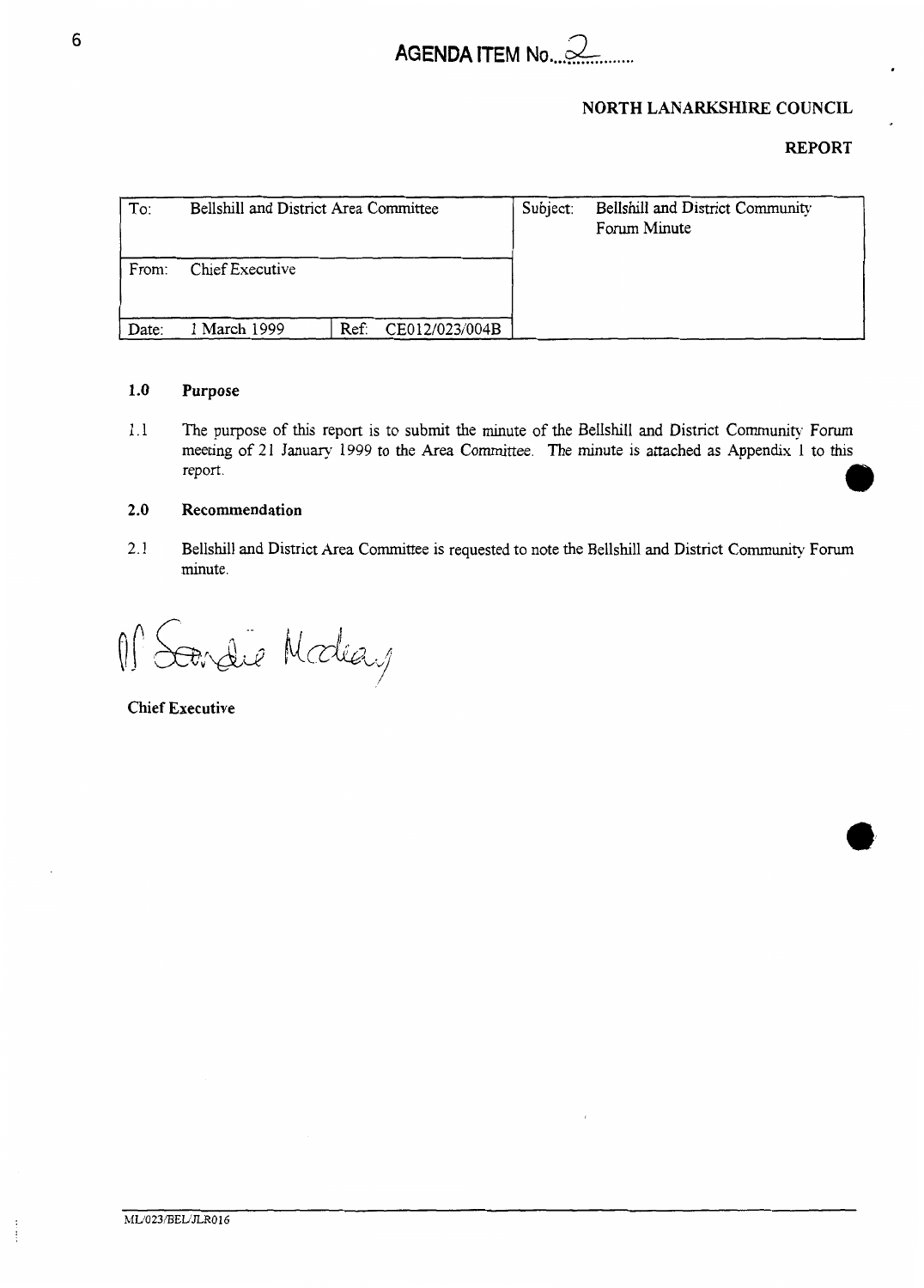## **MINUTE OF MEETING** OF **BELLSHILL AND DISTRICT COMMUNITY FORUM HELD IN BELLSHILL ACADEMY ON 21 JANUARY 1999 AT 7.30PM**

**PRESENT: D** Robertson, Young Peoples' Representative; W Foy, Central Area Representative; T Leggate, Elderly Peoples' Representative; M Hendry, Disabled Peoples' Representative; M Walker, Churches aid Religious Groups' Representative; S Rees, Information and Advice Projects; K MacPhee, West End Representative; E Davidson, West End Representative; M Macdonald: Central Area Representative; I Lester, Central Area Representative; J Gilmour, Community Safety Representative; J Gardiner, Community Councils' Representative; C Kennedy, East End Representative; J McLellan, East End representative; and, I Wotherspoon, East End Representative.

**ALSO IN ATTENDANCE:** J Lees: Chief Executive's Department; A Moir. Social Work Department; S Wright, Community Education Service.

**a** 

**APOLOGIES:** S Toyer and R McCarey.

## **1. WELCOME AND INTRODUCTION**

Miss Lees opened the meeting, welcomed those present and introduced Mr Moir and Mr Wriglit who were attending the Community Forum meting to discuss any training needs which participants may have identified and also to begin to discuss with members how the Forum may most effectively action plan and determine its workload and communication methods.

## **2. APPROVAL** OF **MINUTE** OF **PREVIOUS MEETING**

The minute was approved by Mr Robertson.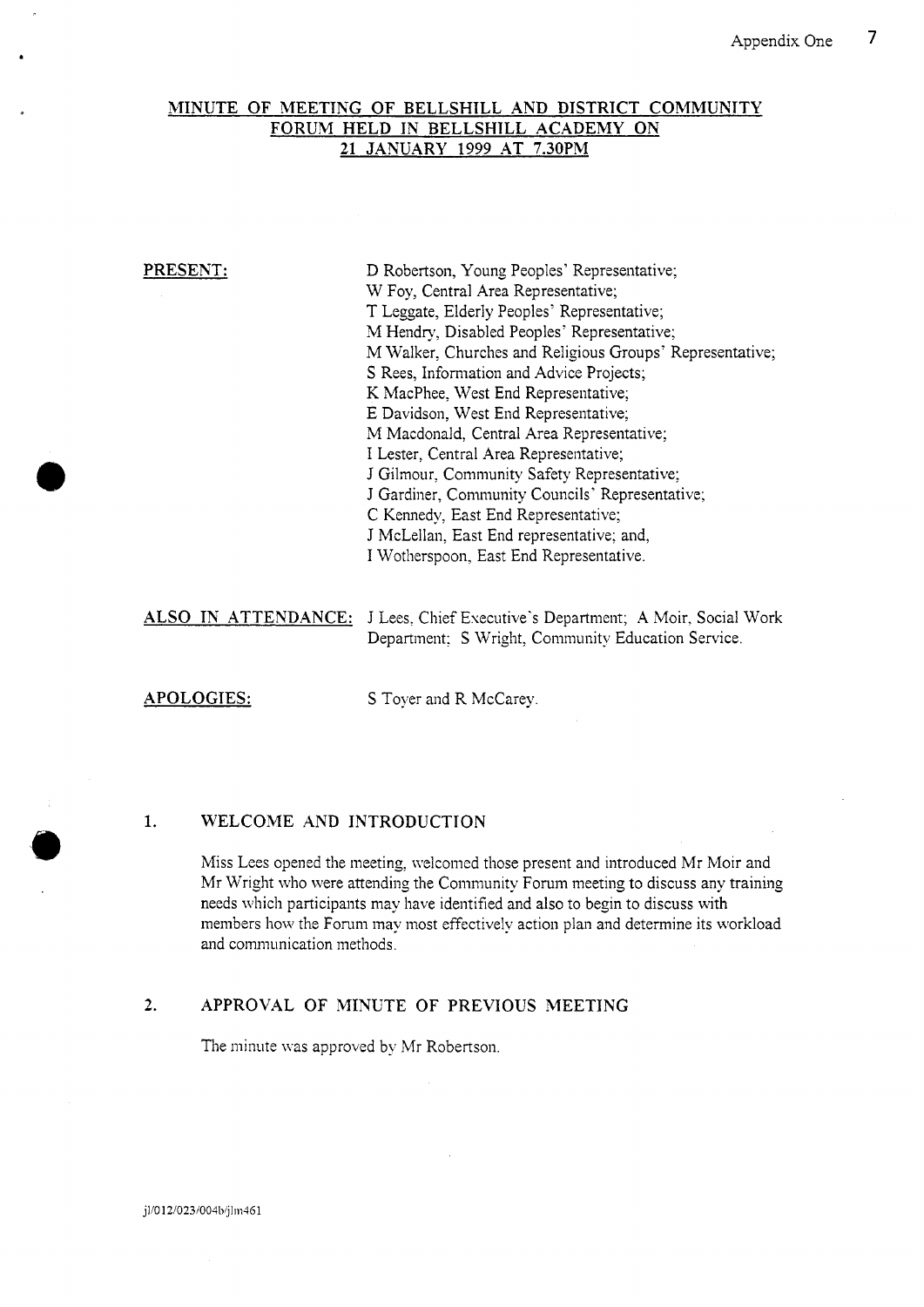## **3. MATTERS ARISING** FROM **MINUTE**

## Social Evening

Forum members who had attended the informal social evening held on 14 January 1999 in Orbiston Neighbourhood Centre advised that this had been an enjoyable and worthwhile evening.

# **4. FUTURE DEVELOPMENT AND IDENTIFICATION OF TRAINING NEEDS**

## i) General Discussion

Mr Moir explained that himself and Mr Wright were attending the Forum meeting to begin to discuss with Forum members any training needs or support requirements which they may have identified as being necessary to assist them in undertaking their duties on the Forum. He explained that these may be practical training requirements, including Committee Skills training, Office Bearers Duties and Responsibilities, or developmental assistance, including for example, how to share information and report back to the wider community represented by the Forum.

Mrs Davidson suggested that it was difficult for Forum members to identify any training needs they may have since they remained unsure of both individual members roles on the Community Forum and also what was expected and required of the Community Forum in general. She further suggested that North Lanarkshire Council should provide the Community Forum with a clear definition of what it expected from the Forum and clarification on the purpose and functions of the Forum.

Mr Robertson commented that the Community Forum was very much the members' structure, with Forum members elected to represent the views of the wider community. Given this responsibility and accountability to the local community he suggested that it was up to the Forum itself to determine its own appropriate remit and principles.

## ii) Communications

Clarification was sought on how the Forum representatives may bring issues from the wider community to the attention of the Community Forum. Miss Lees confirmed that it would take some time for the Forum to become established with the wider community aware of its existence, however once this community awareness was in place then local groups or individuals would be able to take matters to the appropriate representative or directly to the Forum itself. She emphasised that this would be a gradual process and both the Area Committee and Community Forum were still in their infancy. In the meantime the Community Forum could look at a number of communication methods to let the local community know of its existence including, regular press releases in "The Bellshill Spcaker,"or open meetings convened in the local areas.

Ms Kennedy and Mr McLellan sought clarification on the role of the Community Forum in relation to Community Councils and it was suggested that the Community Forum was a duplication in service since Community Councils could currently raise local issues with North Lanarkshire Council.

**8**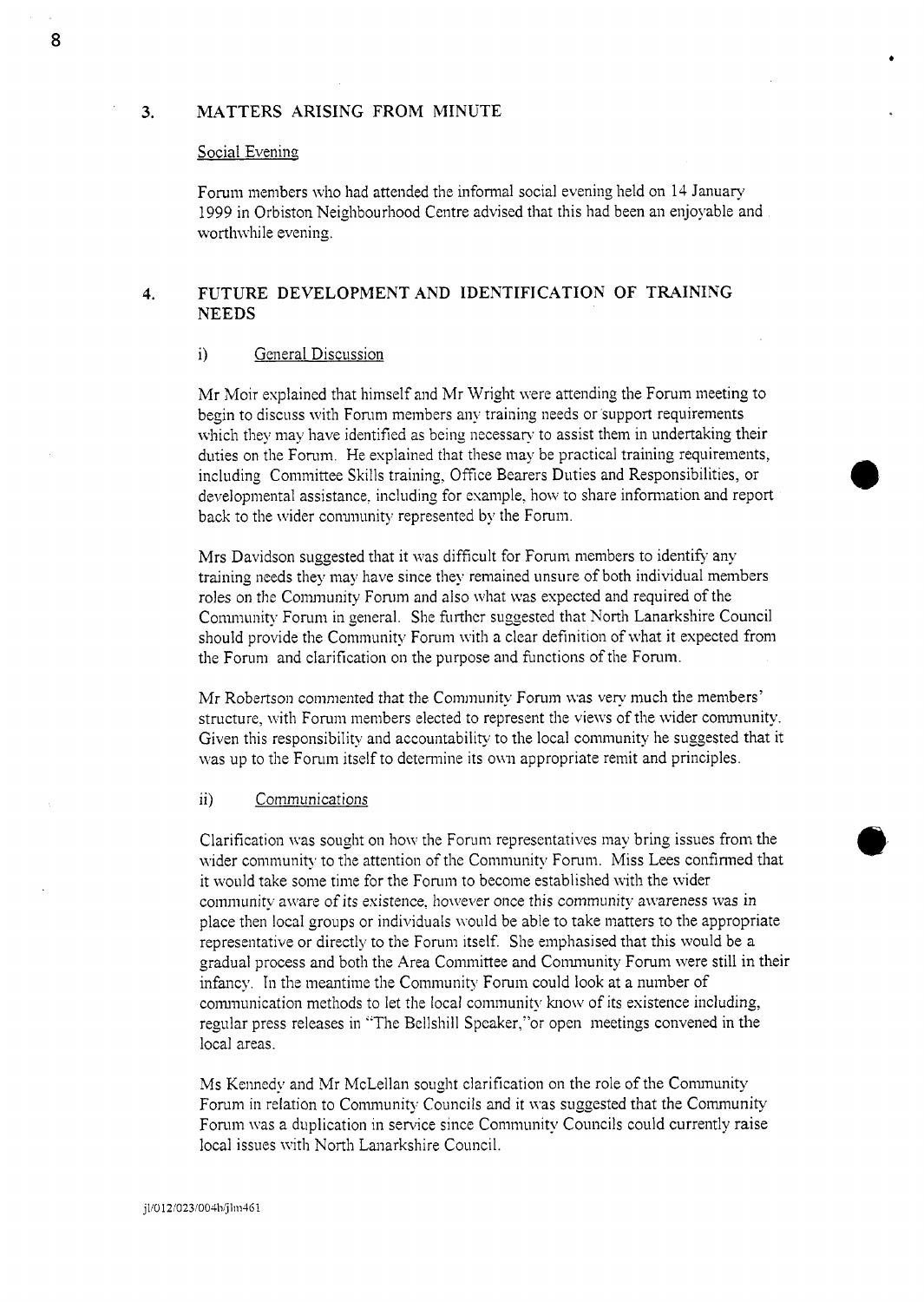Miss Lees highlighted that Community Councils were statutory bodies representing very specific geographical areas with a direct relationship to the local authority. She highlighted that Community Councils were formally consulted for example on local planning applications. The Community Forum was established by North Lanarkshire Council as a key element of its Decentralisation Scheme. The Community Forum was intended to work directly with the Area Committee and provide a communication and consultation link between the Area Committee and wider community. The Community Forum differs from individual Community Councils in that it represents the whole area served by Bellshill and District Area Committee and the membership categories are determined to try to ensure involvement by all areas, age ranges and particular groups within the community.

## iii) Remit

\*

Mr Robertson suggested that the Forum should spend some time considering its remit and trying to determine a common set of aims.

Mr Moir circulated a series of questions he had prepared designed to help the Forum consider its remit and he suggested that members divide into smaller groups to discuss these. He suggested that himself, Miss Lees and Mr Wright were available to assist the small groups.

## iv) Group Suggestions

| Group 1 | to draw to the attention of the Area Committee issues of<br>concern that are brought to the Forum;                                           |
|---------|----------------------------------------------------------------------------------------------------------------------------------------------|
|         | to identify a structure and elect Office Bearers; and,                                                                                       |
|         | to develop aims and objectives and methods of evaluation.                                                                                    |
| Group 2 | to focus on common issues;                                                                                                                   |
|         | to be consulted on Council matters including budgets, future<br>priorities and in the case of Community Councils - planning<br>applications; |
|         | how will the Community Forum relate to the range of<br>Council departments and could Sub Committees be<br>established?                       |
| Group 3 | to identify those issues common to the whole Bellshill and<br>District Area:                                                                 |
|         | to investigate the occurrence of issues in local areas,                                                                                      |
|         | to consult with communities on Council proposals or services<br>and report back any concerns or suggestions to the area<br>Committee; and    |

to offer guidance/leadership.